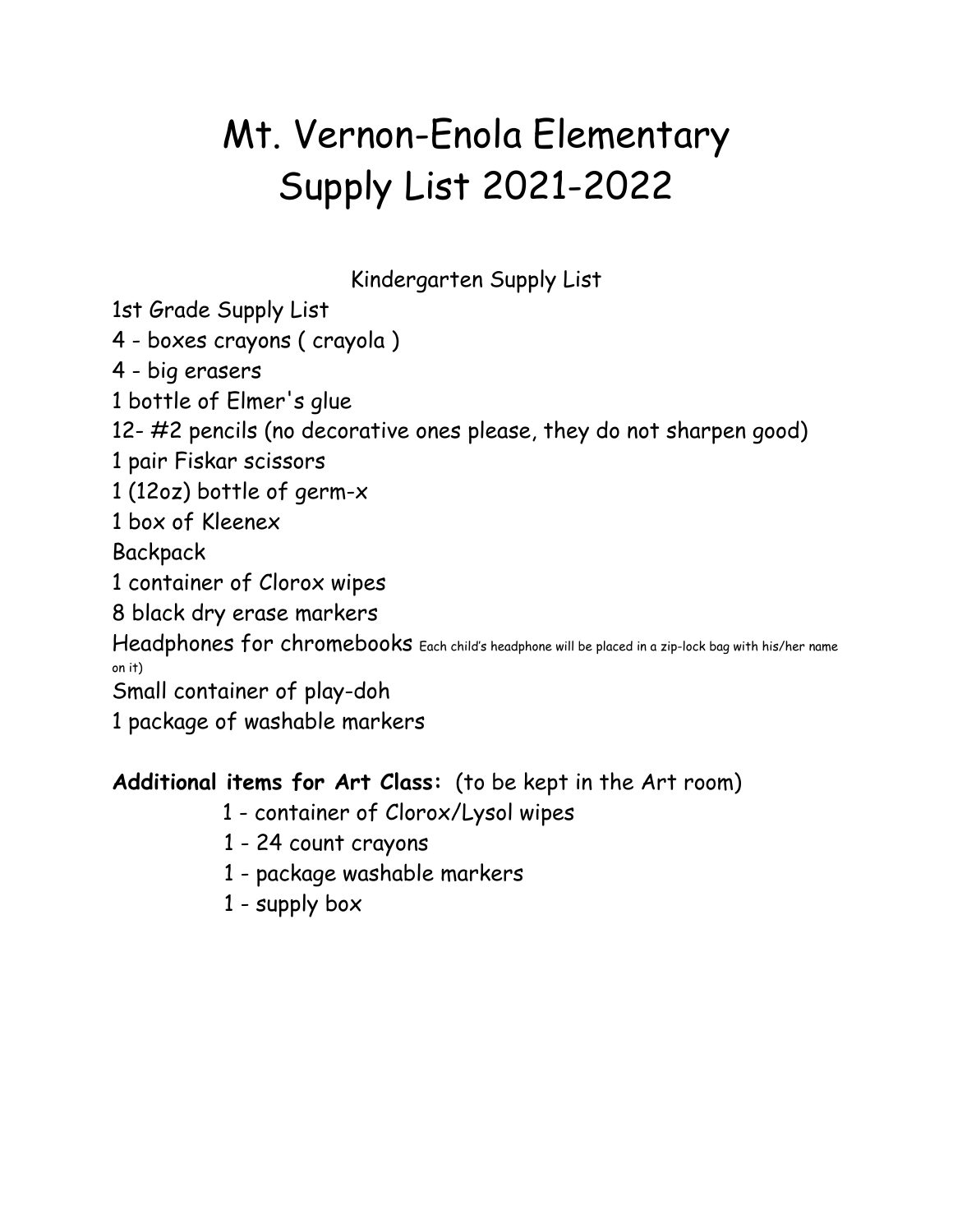# Mt. Vernon-Enola Elementary 1st Grade Supply List

- Pencils
- Big Erasers
- Glue Sticks
- Pair of scissors
- Boxes of crayons (24 count only)
- Boxes of Kleenex
- $1 \frac{1}{2}$ " 3 ring binder
- Dry erase markers
- Package washable markers
- Clorox/Lysol disinfecting wipes (BOYS)
- Packages baby wipes (GIRLS)
- Boxes band aids
- small supply box
- Green pocket folder (no designs please)

**Backpack** 

\$3.00 for Mead Primary Journal (purchased at school)

# **Additional items for Art Class**: (to be kept in the Art room)

- Supply box
- package crayons
- package markers
- Clorox/Lysol wipes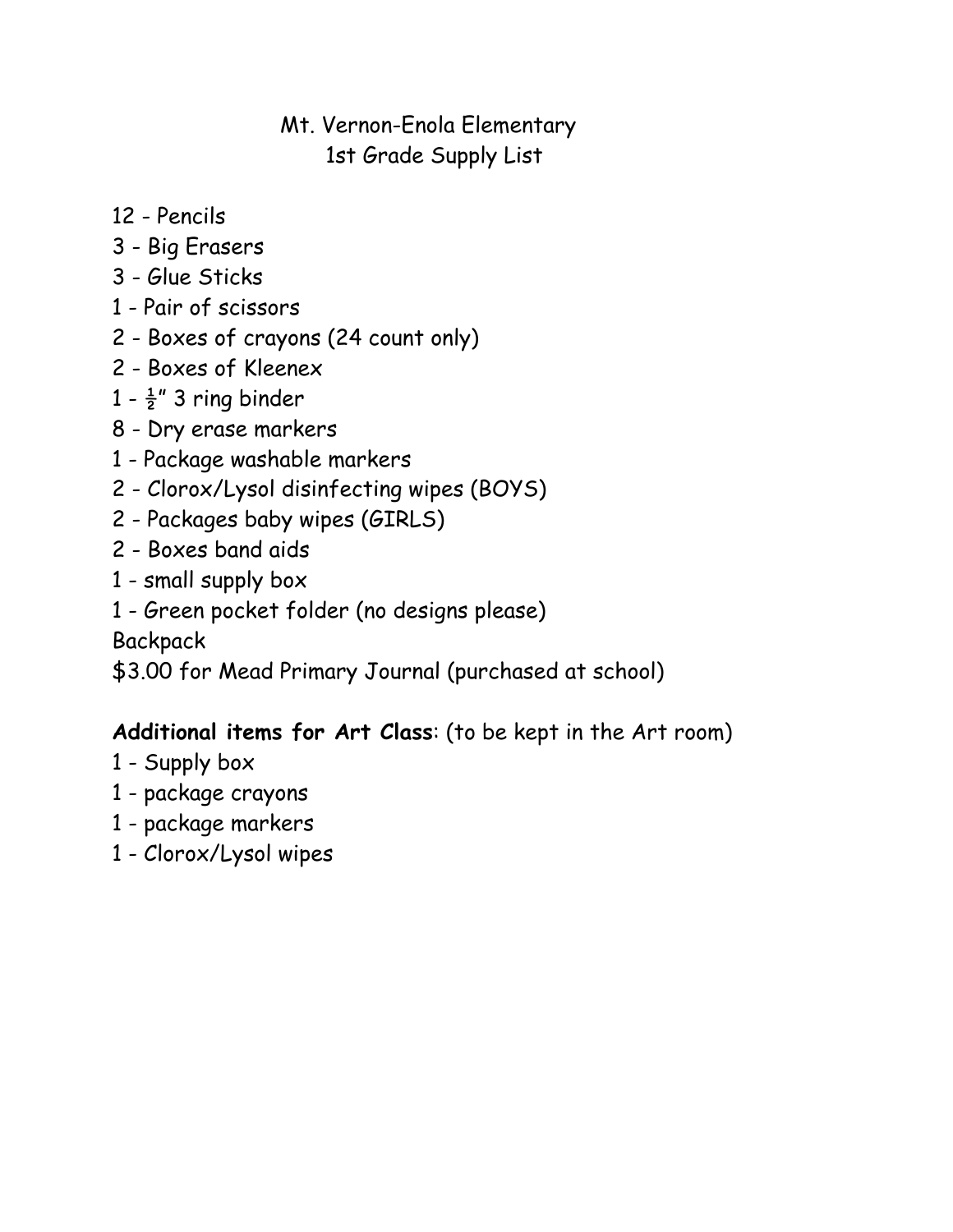### Mt. Vernon-Enola Elementary 2nd Grade Supply List

- #2 Pencils
- Large erasers
- Boxes crayons (24 count only)
- BIG glue sticks
- Pair scissors
- Composition notebooks (wide ruled)
- Dry erase markers (fine point)
- Highlighter
- Containers Clorox/Lysol wipes
- large box Kleenex
- 9x11 Clipboard
- Pair small headphones (not expensive ones)
- $1 \frac{1}{2}$ " 3 ring binder
- Hand sanitizer
- Box Band aids

# **Additional items needed for Art Class: (to be kept in the Art room)**

- supply box
- box crayons
- package markers
- clorox/Lysol wipes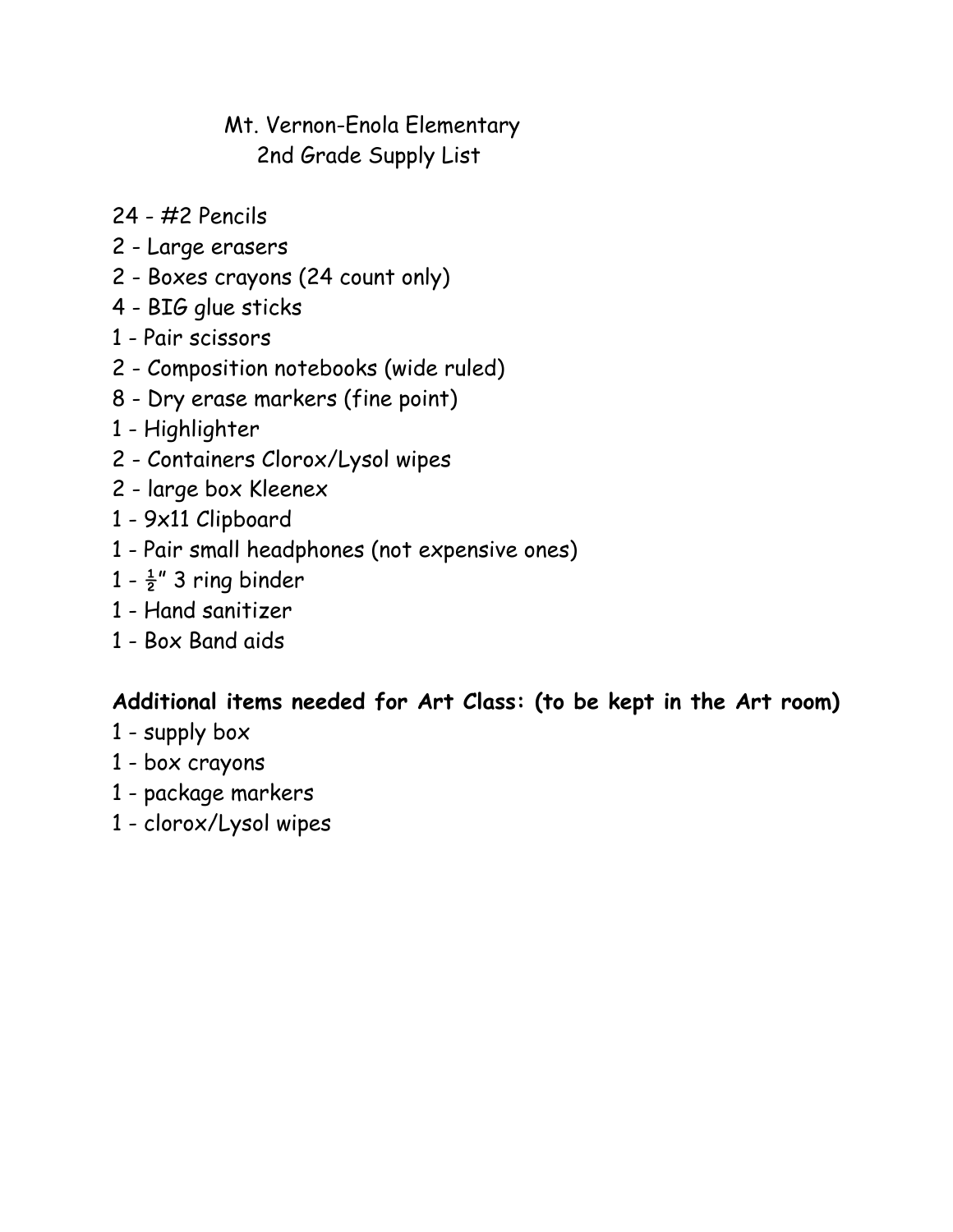# Mt. Vernon-Enola Elementary

# 3rd/4th grade supply list

| Language Arts<br>(3rd grade)              | Language Arts<br>(4th grade)                 | Science                                | Math                                          |
|-------------------------------------------|----------------------------------------------|----------------------------------------|-----------------------------------------------|
| 2 - Composition<br>Notebooks              | 2 - Composition<br><b>Notebooks</b>          | 1 - Composition<br>Notebook            | $1 - 1$ " white<br>Binder with<br>clear cover |
| 2 - 2 pocket plastic<br>folder, any color | 2 - 2 pocket<br>plastic folder,<br>any color | 1 - Roll Scotch<br>tape                |                                               |
|                                           | 1 - package<br>index cards                   | $1 - 2$ pocket<br>folder, any<br>color |                                               |

# Supplies for ALL 3rd and 4th grade classes

Backpack (no wheels) Christian Continual:

- 
- 1 package large erasers
- 2 packages of glue sticks **Additional items for ART Class:**
- 1 package yellow highlighters **(to be kept in the Art room)**
- 1 package markers 1- Box crayons
- 4 dry erase markers (any color) 1 package markers
- 1 pair of scissors 1 supply box
- 
- 
- 1 box 24 count crayons Sharpie markers **(4th**
- 1 Clorox/Lysol wipes **grade)**
- 1 bottle of hand sanitizer
- 1 box Quart Ziploc bags (GIRLS)
- 1 box Gallon Ziploc bags (BOYS)

**THIRD GRADE ONLY** - cube storage bin to fit in a cubby

Mt. Vernon-Enola Elementary

2 - packages #2 pencils Mouse for the Chromebook

- 
- 
- 
- 1 pair earbuds 4 glue sticks **(3rd grade)**
- 1 small supply box 1 pkg Fine tip black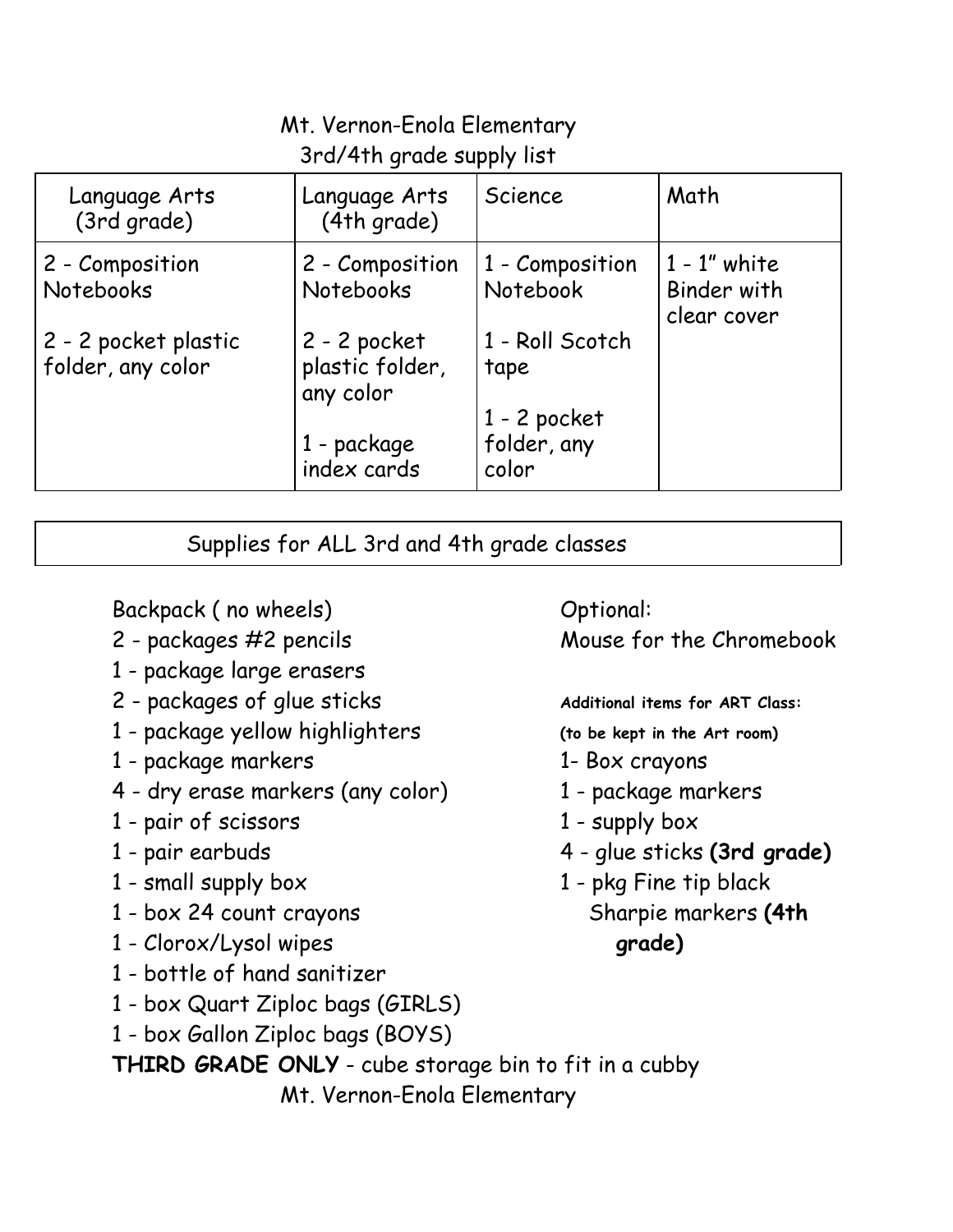### 5th and 6th Grade Supply List

### **Language Arts:**

- 1 1 $\frac{1}{2}$ " binder with subject dividers
- Composition notebook
- package Sticky notes
- dry erase board (no larger than 8.5x11, can be purchased at Dollar Tree)
- small dry erase eraser

### **Science**:

- 1" binders

### **Math:**

- 1" binder with clear cover insert

- ruler

**6th Grade only:** 1 - TI-30 calculator or basic calculator

### **All Classes:**

Backpack (no wheels)

- 2 pocket folder, any color
- package #2 pencils

 - packages loose leaf notebook paper (one package is divided between the two binders, the other left in package

- packages glue sticks
- package pens
- boxes Kleenex
- highlighters (one yellow, one orange)
- packages colored pencils
- 10 pack markers
- dry erase markers
- containers Clorox/Lysol wipes
- supply box or zipper pencil pouch
- pair scissors
- pair earbuds
- wireless Mouse

### **Additional items for Art Class (to be kept in the Art room)**

- package crayons
- package markers
- supply box
- package Chisel tip black Sharpie marker (5th Grade)
- package colored pencils (6th Grade)